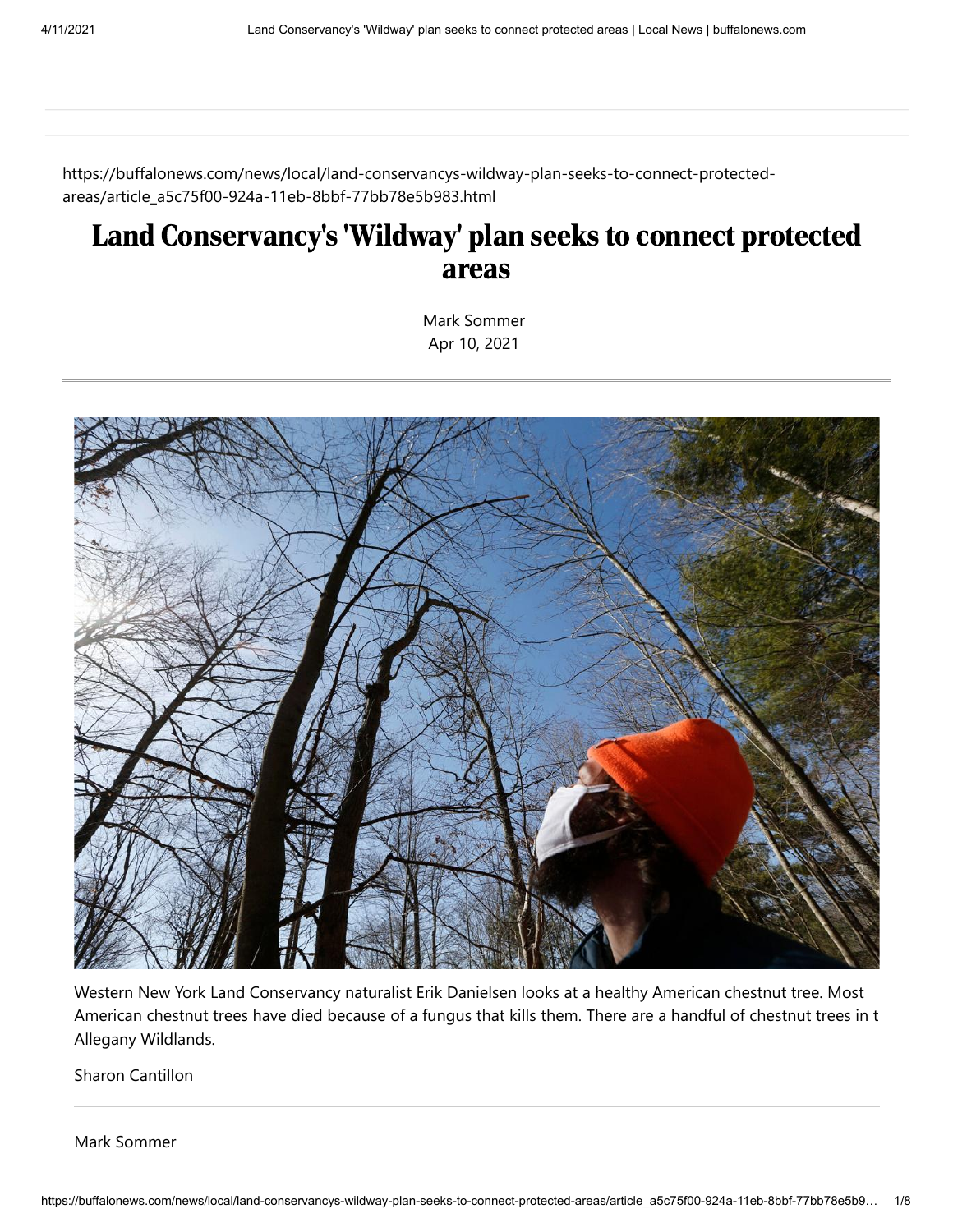# $\mathbf{T}^{\text{m}}$ he 201-acre oak forest for sale in Cattaraugus County comes with rare American chestnut trees, native orchids, black bears and bobcats.

It's just the kind of natural place to gain attention from the Western New York Land Conservancy, which has prevented forests, wetlands and farmland from being sold or subdivided since its founding in 1991.

So the conservancy's response is a familiar one: It wants to buy and preserve the forest it calls the Allegany Wildlands, opening the land to the public.

But this project is part of a larger effort the conservancy has just begun talking about as a way to respond to the loss of wildlife and biodiversity and climate dangers.

The Allegany Wildlands fits into its plan.

The strategy aims to create a system of connected and protected forests from Pennsylvania to the Great Lakes and the Finger Lakes, from Western New York to the Adirondacks, providing a corridor for wildlife to move back and forth.

The Western New York Wildway would extend from the Allegheny Mountain Range at the Pennsylvania border northward through to the Alabama Swamps, consisting of the Iroquois National Wildlife Refuge, Oak Orchard Wildlife Management Area and Tonawanda Wildlife Management Area. It would then veer westward toward Lake Erie along Cattaraugus Creek, before heading east toward Letchworth State Park, the Finger Lakes and across the Southern Tier.

The path would touch all parts of Western New York – Allegany, Cattaraugus, Chautauqua, Erie, Genesee, Niagara, Orleans and Wyoming counties – and encompass some of the most rural areas.

"The Allegany Wildlands is the first forest we are going to protect as part of that bigger, broader Wildway concept," said Jajean Rose-Burney, the organization's deputy executive director. "We will prioritize protecting larger forests, our most climateresilient lands, additions made to existing protected areas, and land that can connect protected areas together," he said.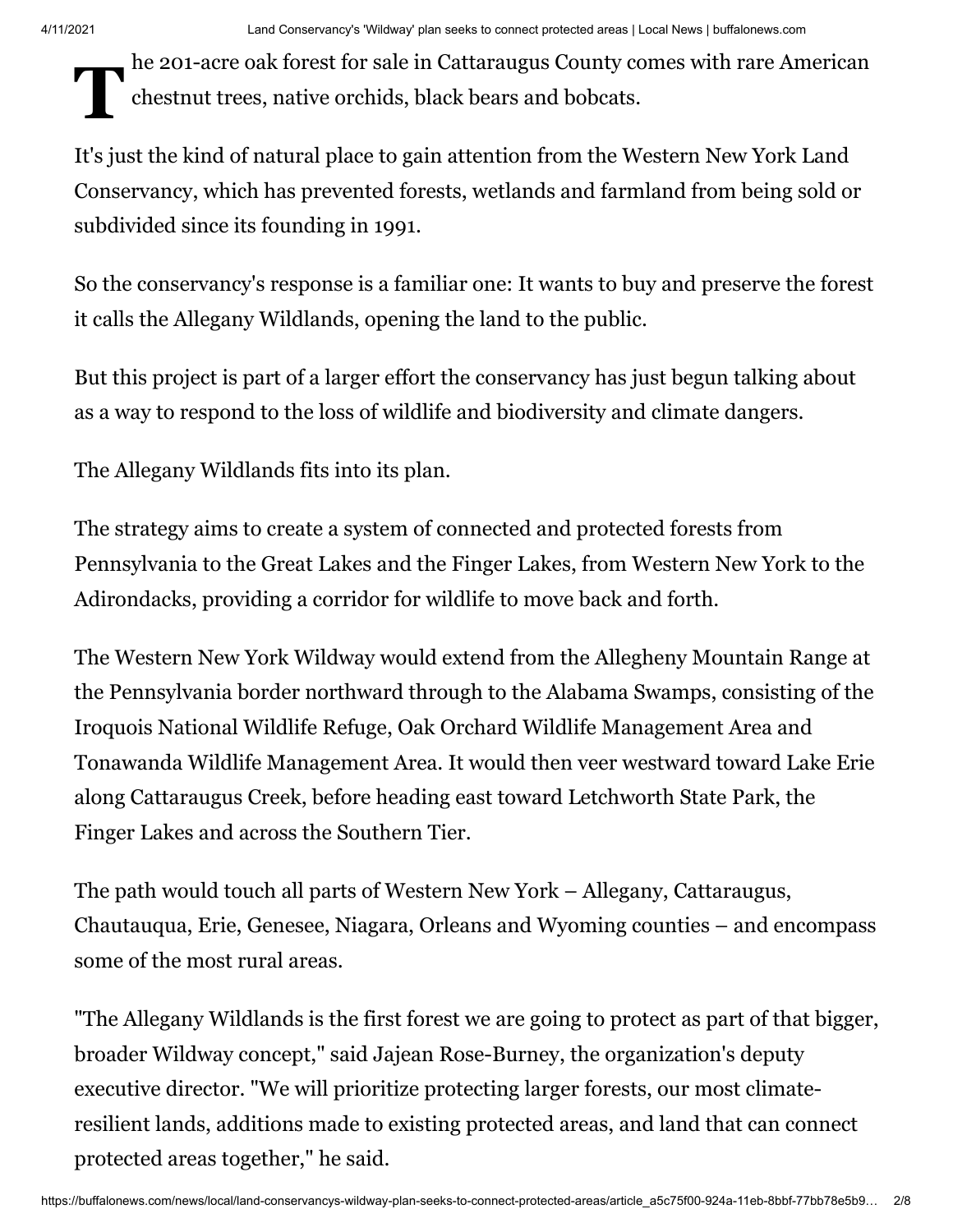

The Western New York Land Conservancy is trying to purchase 201 acres near Allegany State Park that they want to maintain and open to the public with trails. Conservancy naturalist Erik Danielsen shows underground springs that are important to the life of the forest. On left is Conservancy Deputy Executive Director Jajean Rose-Burney.

#### Sharon [Cantillon](https://buffalonews.com/users/profile/Sharon%20Cantillon)

The concept is expected to become a guiding principle for decades to come for the conservancy, a not-for-profit based in the Town of Wales that since 1991 has protected 96 properties totaling 7,654 acres.

#### **Important link**

The Cattaraugus County forest is located on a steep slope between Allegany State Park and South Valley State Forest. Its size is small compared to the 64,800-acre Allegany State Park, or even the 4,227-acre South Valley State Forest. But it's a critical link, said Rose-Burney, for allowing animals and plants to expand their range.

"It's a large forest," Rose-Burney said. "Adding 200 acres is as big as you can get in our region."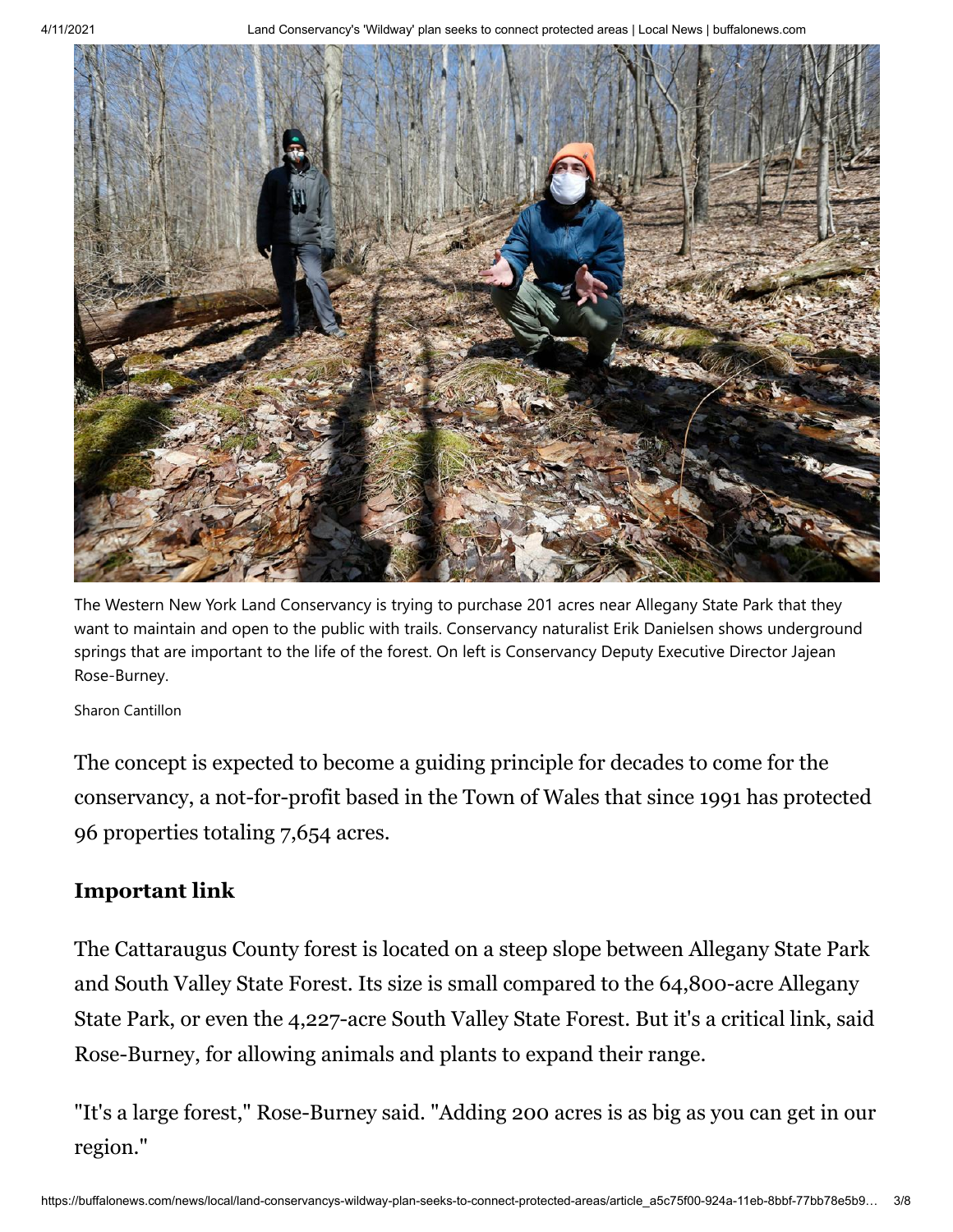Almost all of New York State 15,000 years ago, during the Ice Age, was covered in giant glaciers up to 2 miles thick. But the Allegany Wildlands is in a portion of the Allegany Plateau never covered by the glaciers, making its landscape all the more rare, said Erik Danielsen, the conservancy's naturalist.

The forest was also home to massive American chestnut trees that once dominated forests in the Southern Tier, before dying off in a blight in the 1920s and '30s.

Only they didn't quite die, Danielsen said.



This is a leaf from a healthy American chestnut tree.

Sharon [Cantillon](https://buffalonews.com/users/profile/Sharon%20Cantillon)

The root systems are actually alive underground, sending up sprouts that can live for years and even decades. But because the fungus is still present they're essentially living on borrowed time. American chestnuts are a rare sight, and three of the chestnuts in the Allegany Wildlands are flowering and seeding, which could provide important information in the effort to bring the trees back, Danielsen said.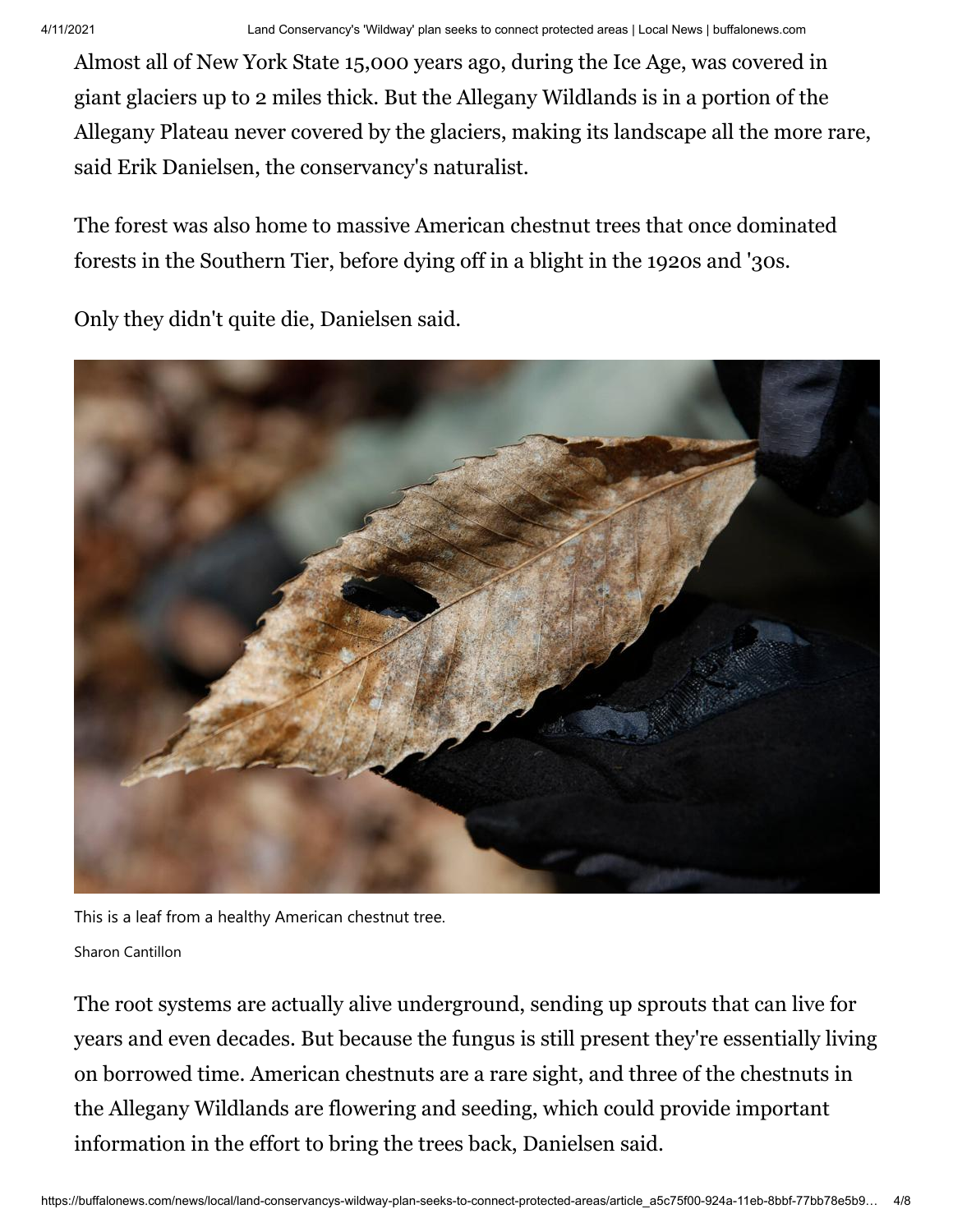The Allegany Wildlands also has threatened blunt-lobed grape ferns and is an important habitat for songbirds, including colorful wood warblers. The birds spend their winters in South America, Central America and the Caribbean before migrating through Western New York and nesting in forests like this one.

River otters, which are rare in Western New York and live in the reservoir, could also be in the forest's future. They can live on land and could eventually extend their range to this forest if the habitat is protected, Rose-Burney said.

Allegany Wildlands

Erik Danielsen and Jajean Rose of the Western New York Land Conservancy explain their plans for 201 acres in South Valley in Cattaraugus County. Sharon [Cantillon](https://buffalonews.com/users/profile/Sharon%20Cantillon)

### **'Half-Earth'**

The conservancy, in embarking on the Western New York Wildway, is linking with a growing movement calling for a set amount of land and water to be set aside for a sustainable level of biodiversity.

The effort is influenced by E.O. Wilson, a biologist, conservationist and two-time Pulitzer Prize winner. In his 2016 book "Half-Earth: Our Planet's Fight for Life," Wilson warned that at the present rate most of the species on Earth will go extinct. He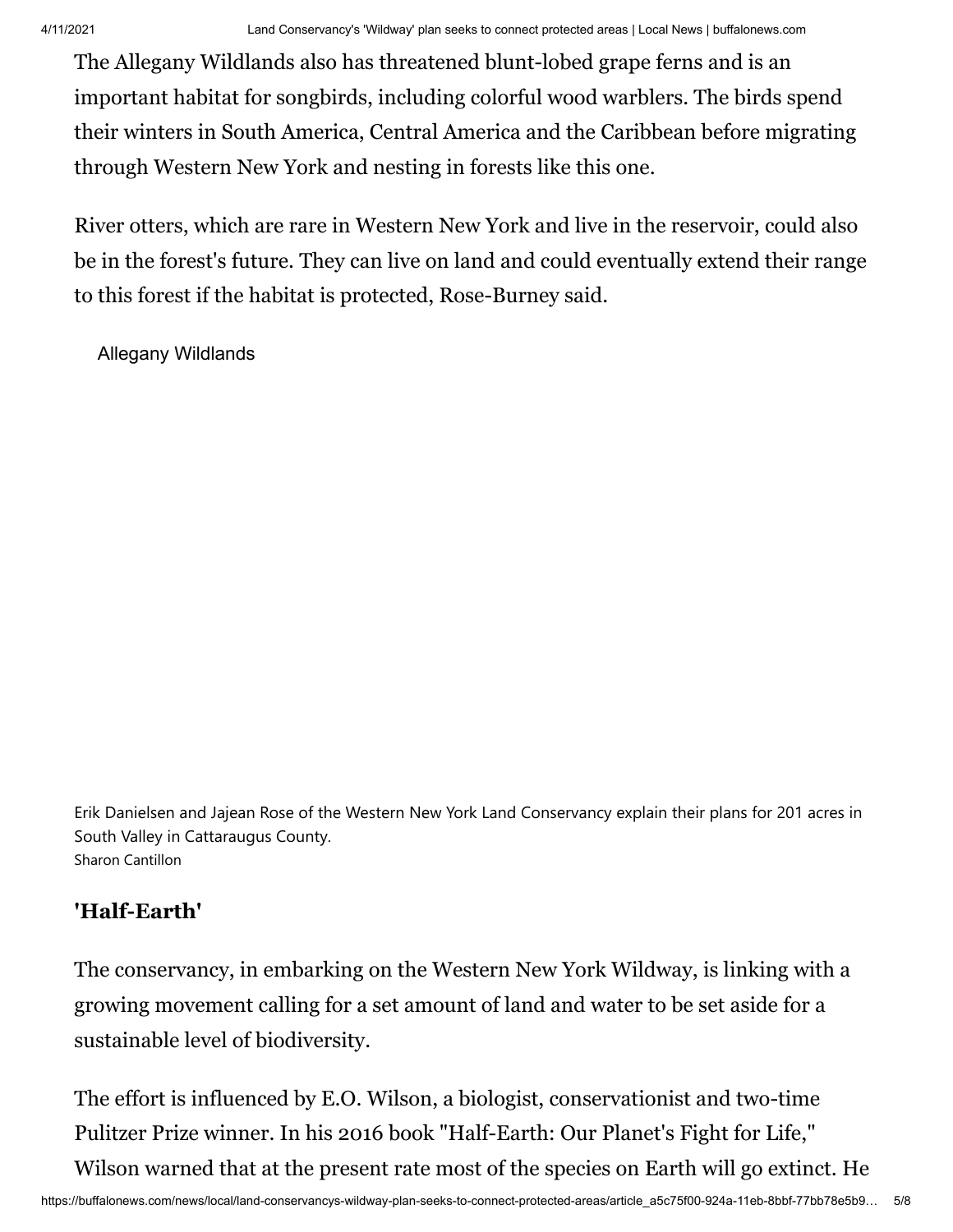called for setting aside fully one-half of the world's lands and seas to protect 85% of the world's ecosystems and species from extinction.

President Biden signed an executive order Jan. 27 calling for setting aside 30% of the country's lands and waters by 2030.

The Nature Conservancy has proposed a corridor of connected lands from Western New York to the Adirondacks, with the Western New York Wildway forming part of that statewide network. Those behind the Wildlands Network envision an extensive wildlife corridor from eastern Canada to the Gulf of Mexico that includes Western New York.

The Western New York Wildway was initiated by Marisa Riggi, the Western New York Land Conservancy's conservation director.

Riggi worked on the Split Rock Wildway as conservation director for the Northeast Wilderness Trust, based in Montpelier, Vt. That project is developing a wildlife corridor to connect the high peaks region of the Adirondacks to Lake Champlain, with an expansion into Vermont.

They used modeling to better understand how large mammals move from the high peaks to Lake Champlain and the impediments they face.

The organization has formed partnerships to work on the project with other not-forprofits, local governments and private land owners, including farmers wanting to participate.

Both lessons will be used with the Western New York Wildway, Riggi said.

The exact route for the Western New York Wildway and what percentage of land the conservancy will try to set aside are still being decided. But land protected by the organization and large protected areas like Allegany State Park will be in the Wildway boundaries.

Riggi believes connecting the Western New York Wildway is doable and essential.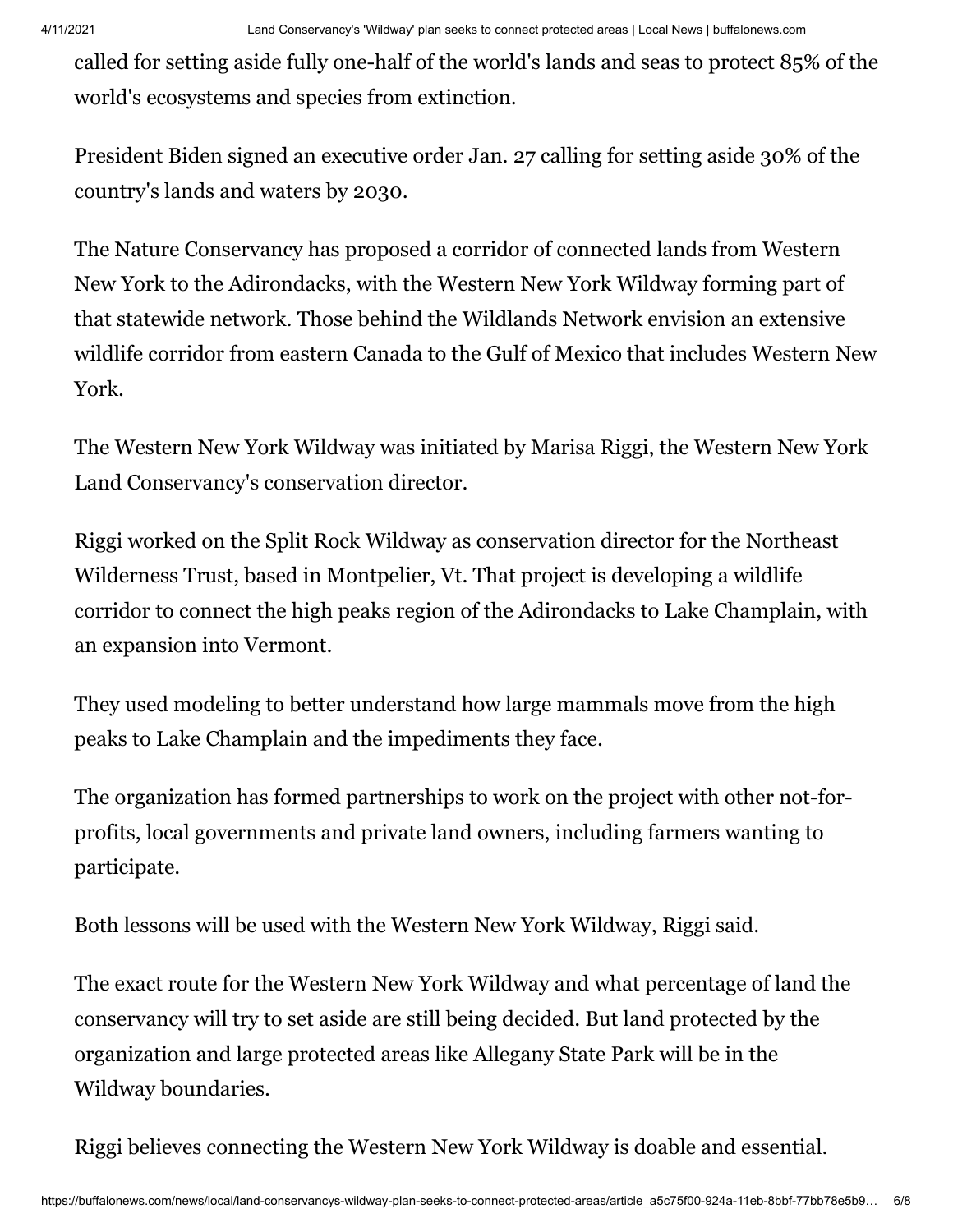"Not only are we seeing this alarming extinction rate, we are also seeing frightening weather patterns and changes happening at a rate they haven't happened ever before, based on the records we have," Riggi said. "I don't think we have a choice."



A moss-covered piece of bark on a dead tree on the forest floor. Sharon [Cantillon](https://buffalonews.com/users/profile/Sharon%20Cantillon)

## **Nine months**

The Allegany Wildlands has been owned by one family for five generations. Rose-Burney said the owner indicated he'd prefer if the land was protected and is giving the conservancy the first chance to purchase it.

But the clock is ticking.

The environmental organization has less than nine months  $-$  until Dec.  $31$  – to raise \$879,000. That includes the purchase price and the projected cost the organization believes will be necessary to maintain the property long into the future.